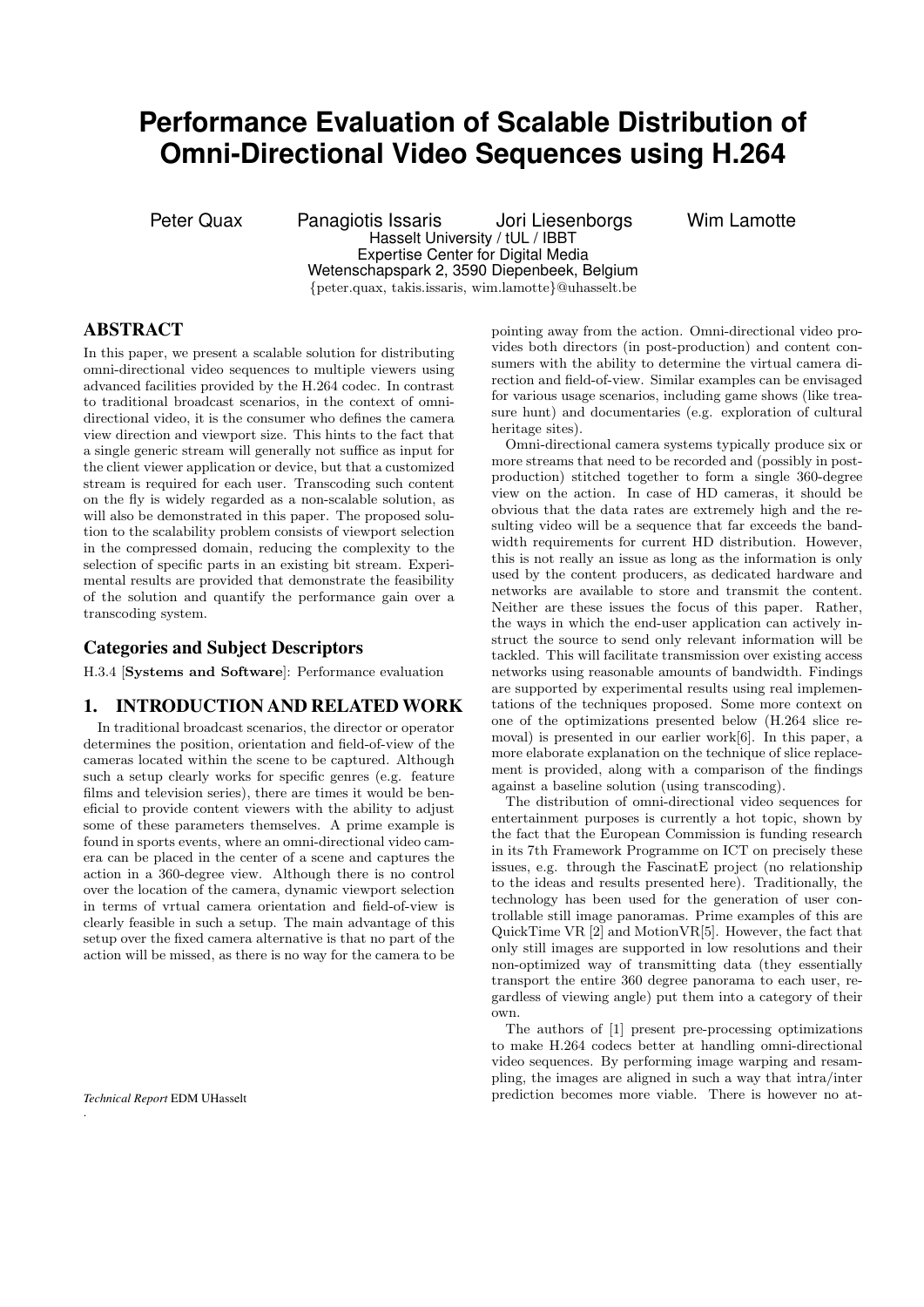tention paid to the actual transmission of these streams to end-users, therefore putting the paper outside of the focus of the discussion. In [7], a system is presented that is able to select viewports from a panoramic video stream, called the Region of Interest (RoI) by the authors. The system focuses on the efficient detection of the whereabouts of the main actors in a video sequence (e.g. a speaker during a lecture) in both the compressed (using p-frame analysis) and uncompressed domain (through feature tracking). However, the tracking is not under direct control of the end-user, but is controlled automatically through the system, thereby enabling the transmission of the same video stream to all viewers. This is an essential difference to the system proposed in this paper. No codec-specific advanced feature optimizations are used, as the system is limited to the use of MPEG-1 and MPEG-2 codecs. The authors of [3] propose to use MPEG-7 to more efficiently compress and distribute panoramic videos. However, the solution proposed does not take into account real-time video streams, but rather image sequences that are updated from time to time. Besides this, the entire panoramic sequence (including all still images) is transmitted as a JPEG(2000) still, making it nonsuitable for distribution to large groups of viewers. Automated stitching of images is also included in the solution, but is out of scope for this discussion.

# 2. APPROACH

# 2.1 Transcoding content for each viewer

Using the traditional (transcoding) approach, the bit stream required for each viewer is to be generated at run-time. For optimization purposes, one may consider the original content to be stored in a non-compressed format. Because there are a number of factors to consider (i.e. camera direction and viewport size), a separate coder instance is needed for each content consumer. It is up to the encoding process to select the part of the video sequence relevant for each user (in the uncompressed domain). Re-use of already encoded parts of the sequence (caching) would be beneficial, as this may help in lowering the processing load. While it should be intuitively clear that transcoding is not a very scalable solution, it provides a useful baseline to compare optimizations against. As a summary, the main drawbacks of this approach are described below.

In case of parallel runs of the encoding process, each codec instance requires its own memory space and poses requirements on the CPU. Even if dedicated hardware is used, the number of simultaneously active codecs is practically limited by the number of acceleration boards supported on the bus or power limitations. Also, users may be interested in dynamically changing the size of the viewport (virtual camera field-of-view). As this change has an impact on the fundamental properties of the coding context, it requires a full reset of the codec environment, leading to a disruption in the user experience. Caching of generated bit streams is unfortunately not easily accomplished due to the variety of factors that can be changed by individual viewers. Combinations of different time indexes, viewport sizes and camera directions would quickly lead to a cache explosion. Also, the resulting compressed video stream can only be manipulated as a single entity. An entirely new and custom video stream needs to be encoded for each viewport size/camera direction combination that is requested. In section 3.2, experimental



Figure 1: Viewport selection using rectangular grid pattern

results are presented that quantify the scalability of such a solution under optimal conditions.

# 2.2 Using H.264 slices

In this section, two alternative techniques are discussed that make use of H.264 features: slice removal and slice replacement. Although a more detailed discussion of the former is presented in our earlier work[6], a short summary is included to introduce the basic concepts to the reader. The latter (slice replacement) has been optimized when compared to our previous work and is described in more detail in this paper, as it is also the subject of the experiments in section 3.

Typically, a video frame is segmented into macroblocks, which are the fundamental units used in the compression and decompression stages. Similarities between these macroblocks are exploited to reduce the amount of information that needs to be retained when considering subsequent frames within a sequence. One of the features of the H.264 specification[4] (also known as MPEG4/AVC) that is essential to this work are the so-called 'slices', which allow macroblocks to be grouped into independently decodable units. Without them, the entire frame is the minimal encodable or decodable unit. Using slices, frames are subdivided into smaller regions that are under individual control of the codec. This is a useful feature on several levels: on the one hand, it enables the parallel decoding of several parts of the video frame; on the other hand, it enables decoding of parts of the video frame even when bit stream errors are appearing.

A rectangular grid is superimposed on the frames, consisting of several slices. In the solution described here, each slice is limited to a horizontal sequence of macro blocks (reason discussed below). The composition of this grid structure does not vary over time (compared to a generically encoded H.264 stream, in which this is possible). To be able to 'cut' a specific section out of the video sequence, a selection of multiple slices is required, based on the grid structure. Because the bits corresponding to this viewport region can be traced back to distinct slices (thanks to the regularity of the grid), manipulations can take place entirely within the compressed domain and are composed of cheap operations in terms of computing resources. H.264 includes a feature called FMO (Flexible Macroblock Ordering), which enables non-consecutive macroblocks to be allocated to an independently decodable slice group. This would allow the grid to be completely arbitrarily defined and not limited to the height of a single macroblock. Although this would be an ideal solution for the case presented here, there are no provisions for this feature in currently available real-time capable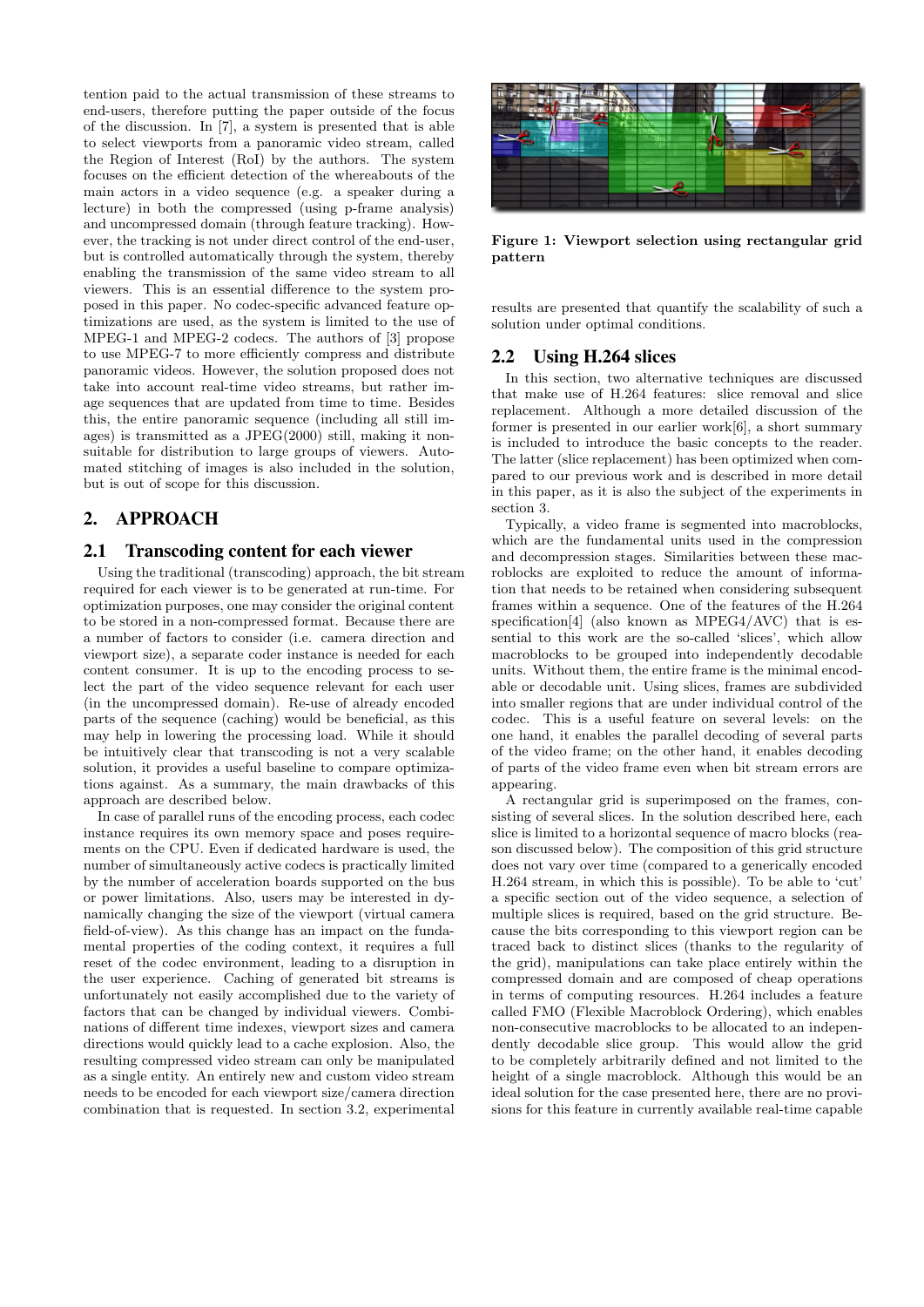decoders (needed for visualization). The workaround presented clearly introduces additional overhead (e.g. because of the large number of slices being defined), but is deployable in practice due to the fact that there is support for all required techniques in freely available codecs.

To visualize the concepts, figure 1 shows a panoramic video stream of which several clients request an individual view. Slices are represented by the rectangular areas. Note that both viewport size and location may be different for each client.

#### *2.2.1 Slice removal*

Using the approach described above, one might be tempted to just remove information about all unnecessary slices for each client and compose a new bit stream using the remaining information. However, such a solution does not work in practice, as decoders are unable to deal with such a degraded bit stream - additional control information is required to generate a valid stream for each client. Even when combining the remaining slices into a bit stream that is valid according to the specifications, many issues remain that make this solution very cumbersome to implement. For a more detailed discussion, the reader is referred to [6], which provides a detailed description.

#### *2.2.2 Slice replacement*

A different solution, which alleviates the aforementioned issues, uses replacement rather than removal of slices. Slices that would have been removed in the previous solution are instead replaced by an artificially generated slice of minimal size. This replacement slice consists of the same amount of macroblocks as the original slice it replaces, thereby filling in the gap that the removed slice would create. As the actual visual content of these replacement macroblocks is irrelevant, the goal is to try and find the smallest possible sequence of bits which represents a sequence of macroblocks while adhering to the H.264 specification. Note that the visual appearance is irrelevant as these macroblocks will not be shown in the client's viewport.

By analyzing the H.264 specifications bit stream syntax, it can be determined that for instantaneous decoder refresh (IDR) frames the smallest possible representation of one or more macroblock results in a corresponding number of plain gray macroblocks. As can be seen in table 1, the smallest possible representation of an intra-coded slice containing only the first macroblock of a frame, requires 22 bits. Due to the NAL unit header and startcode, 32 bits are added. As NAL units are byte-sized, two more bits need to be added resulting in 56 bits, or 7 bytes.

This is the smallest possible intra-coded slice, actual replacement slices will be larger as the first mb in slice field value will be larger for every slice not located at the beginning of the frame. Furthermore, the frame\_num value will be larger due to the chosen group of picture (GOP) size. A more realistic example of a typical empty IDR-slice, for a GOP size of 16, containing 32 macroblocks starting from macroblock 200, would still occupy only 40 bytes (36 bytes of actual slice content).

Similarly, the smallest possible representation of one or more macroblocks for inter-coded slices needs to be determined. Again, the visual result of decoding these bits is irrelevant, so there is an open choice as to which sequence of bits are legal according to the specification. The skip-bit

| name                         | length (bits) |
|------------------------------|---------------|
| startcode                    | 24            |
| NAL_unit_header              | 8             |
| first_mb_in_slice            |               |
| slice_type                   |               |
| pic_parameter_set_id         |               |
| frame_num                    |               |
| idr_pic_id                   |               |
| no_output_of_prior_pics_flag |               |
| long_term_reference_flag     |               |
| slice_qp_delta               |               |
| mb_type                      | 5             |
| intra_chrome_pred_mode       |               |
| mb_qp_delta                  |               |
| lum16DC                      |               |
| total                        | 54            |

Table 1: Intra-coded slice representation



Figure 2: Slice replacement concept

feature of H.264 inter-coded slices requires only one bit per macroblock and is essentially a signal to the decoder that the currently to be decoded macroblock bit stream data can be skipped as it is identical to the corresponding macroblock in the previous frame. This is also illustrated in Figure 2(a).

As can be seen in table 2, the smallest possible representation of an inter coded slice containing only the first macroblock of a frame, requires 17 bits. Due to the NAL unit header and startcode, 32 bits are added, and as NAL units are byte-sized, seven bits will be added resulting in 56 bits, or 7 bytes. As with intra-coded slices, this is the smallest possible inter-coded slice; actual replacement slices will be larger as the first\_mb\_in\_slice field value will be larger for every slice not located at the beginning of the frame. Finally, the macroblocks field will be longer depending on the number of macroblocks that need to be skipped. A more realistic example of a typical empty P-slice, for a GOP size of 16, containing 32 macroblocks starting from macroblock 200, would still occupy only 10 bytes (6 bytes of actual slice content).

Nevertheless, replacing each individual unneeded slice with a generated slice is still suboptimal and results in high overhead of headers. Especially if each slice would be sent individually, which would add more overhead due to RTP, UDP, IP and data link layer headers. To this end, the bit stream is restructured by generating slices containing spans of macroblocks from one unaltered slice to the next unaltered slice (see figure 2(b)). This technique can be applied to both IDR and P-frames.

| name                                  | length<br>(bits) |
|---------------------------------------|------------------|
| startcode                             | 24               |
| NAL_unit_header                       |                  |
| first_mb_in_slice                     |                  |
| slice_type                            |                  |
| pic_parameter_set_id                  |                  |
| frame_num                             |                  |
| num_ref_idx_active_override_flag      |                  |
| num ref idx 10 active minus1          |                  |
| ref_pic_list_modification_flag_10     |                  |
| adaptive_ref_pic_marking_mode_flag_10 |                  |
| slice_qp_delta                        |                  |
| macroblocks                           |                  |
| stop_bit_                             |                  |
| total                                 | 49               |

Table 2: Inter-coded slice representation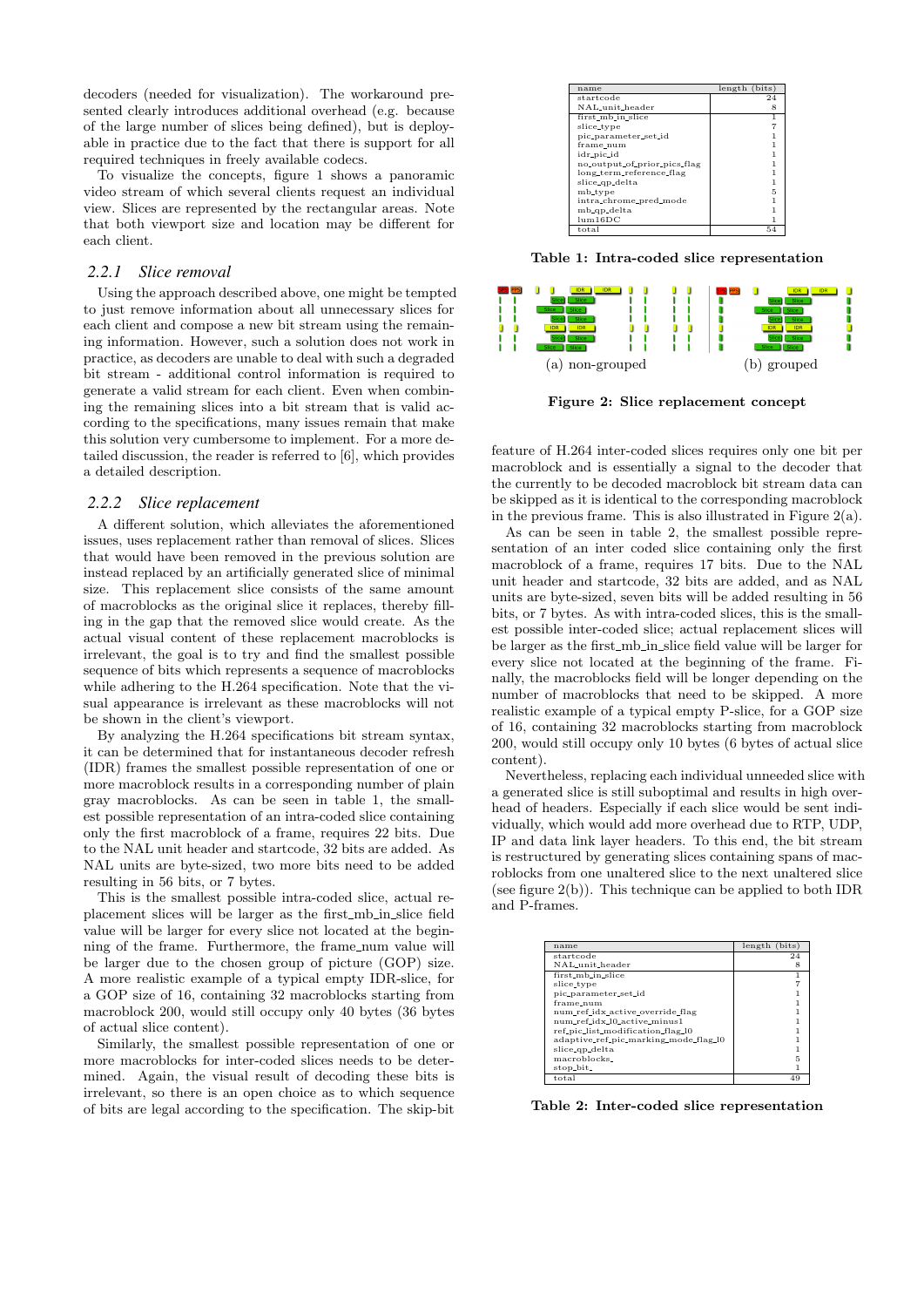As slices are replaced instead of removing them, the structure and size of the frames remain constant, as do the positions of the slices and macroblocks. As the positions of the slices are unaltered, the first field in the slice header first\_mb\_in\_slice needs no modification, implying that no bits need to be shifted and the entire slice can be sent unaltered, reducing CPU load and improving scalability. In contrast with the removal technique, the PPS and SPS header now require no modification, although the infrequency of their occurrence makes this advantage rather insignificant.

Instead of always generating the replacement slices on the fly, under certain circumstances, a caching mechanism can be used. The size of the cache is determined by the generated slice size (which has been shown to be rather small) and the number of entries in the cache. The number of entries in the cache depends on the cache cleanup strategy and the number of different slices that can be generated. The generation of slices depends on a limited number of parameters of which frame num and first mb in slice are the most relevant. The number of different frame\_num values depends on the GOP size, and the number of different first\_mb\_in\_slice values depends on the slice structure. As an example, for a GOP size of 16 and a regular grid-structured slice allocation of 8 by 32 slices,  $16 * 8 * 32 = 4096$  different slices could be generated (if the slice regrouping feature would have been disabled). Combined with the knowledge that the generated slices are small, caching the generated slices is certainly feasible.

It can be concluded that this approach is very close to the space-efficiency-optimal case (when using the slice removal technique), but without the computational overhead and issues regarding the renumbering of slices and blocks. An additional advantage of this approach is that there is no longer a restriction to sending rectangular areas, which can be useful when the full frame contains an unwrapped cube map out of which one wants to cut the visible areas. In this case, a more or less circular or elliptical viewport might be better suited.

An issue that is still apparent with both approaches is the fact that the macroblocks to which motion vectors point may be either unavailable (with the first approach) or contain incorrect data (with the replacement approach). The problem occurs when the viewport moves when the client is receiving inter-coded pictures. The newly received intercoded picture might refer to macroblocks in regions which have been replaced by flat gray macroblocks, resulting in incorrect motion compensation. A workaround for this issue consists of using a larger than strictly needed cropping area, combined with a limit on the viewport movement speed. This workaround is implemented in the test results detailed below in section 3.3. Also, to enable motion estimation in a reasonable part of the video sequence, the vertical resolution of the part of the image transmitted is higher than the actual viewport size. This enables the codec to search vertically for matching blocks (motion estimation) in a meaningful way, thereby reducing the need for extensive motion compensation. The same is true for the horizontal direction, allowing movements without immediate need for new reference information as indicated above. Two other disadvantages of this approach are the larger decoded picture buffer size at the decoder side and the need for the decoder to be able to handle a larger number of slices. However, tests have shown that most available decoders are capable of handling these conditions.

## 3. TEST RESULTS

It was already mentioned in section 2 that two viable approaches are envisaged that can be used in real-life scenarios: either transcode the content for each viewer or use the slice replacement technique. It was also already mentioned that the former is intuitively non-scalable, a fact that will be supported by figures in this section. An important remark to be made before looking at the charts is that the absolute numbers are not of primary importance. Rather, the trends that emerge are. This is due to the fact that performance of codecs is dependent on the available CPU resources, which may vary widely between hardware setups.

# 3.1 Test setup description

Instead of relying on mathematical models or extrapolations of small scale tests, the experiments use real codec implementations and are an accurate depiction of what is feasible under real-life conditions. The overall system setup is a cluster of low-end hardware, interconnected through a dedicated gigabit Ethernet LAN. Each node in the cluster is a Core2Duo E4600 system, running at 2.4GHz. As already indicated in the introduction, the pre-processing steps, where the camera images are warped and stitched together into a single panorama are integrated in external software. For practical reasons (preliminary visualization is based on a cylindrical projection), the sample data consists of a panoramic sequence instead of a truly omnidirectional stream. For the experiments, two input streams are used: one that is uncompressed and consists of raw YUV420 data (total resolution: 1536 by 1024, length 500 frames) and a compressed sequence (for the slice replacement technique). Although in practice resolutions would be significantly higher, the computing power of the hardware used would not yield representative information for the realtime transcoding benchmark under those conditions. It is important to note that the relative performance gain between the two approaches is the most important. The compressed sequence is constructed using an altered version of the H.264 JM Reference Codec, as it is the only (freely available and adaptable) one capable of generating streams that make use of the advanced features needed. Although JM does not encode in real-time, this is not a major issue as the streams can be generated in a pre-processing stage.

## 3.2 Transcoding approach

It was explained in section 2.1 that a transcoding server implementation would need to crop out the requested area for each client, encode it in a custom bit stream according to the specs and transfer it to that specific client. In this test setup, a simplified setup of the overall system is used, to ensure that the results are not skewed due to external factors (e.g. hardware/software interrupt overload by sending lots of traffic using the OS network stack and internal NIC) and to provide a best-case scenario to compare against. This way, the server is dedicated only to the generation of appropriate bit streams.

It should be noted that in this approach, the system could in essence choose from a variety of codecs to generate the compressed streams. However, as H.264 is currently the video codec with the broadest support for a wide range of resolutions, it is an obvious choice (also for comparative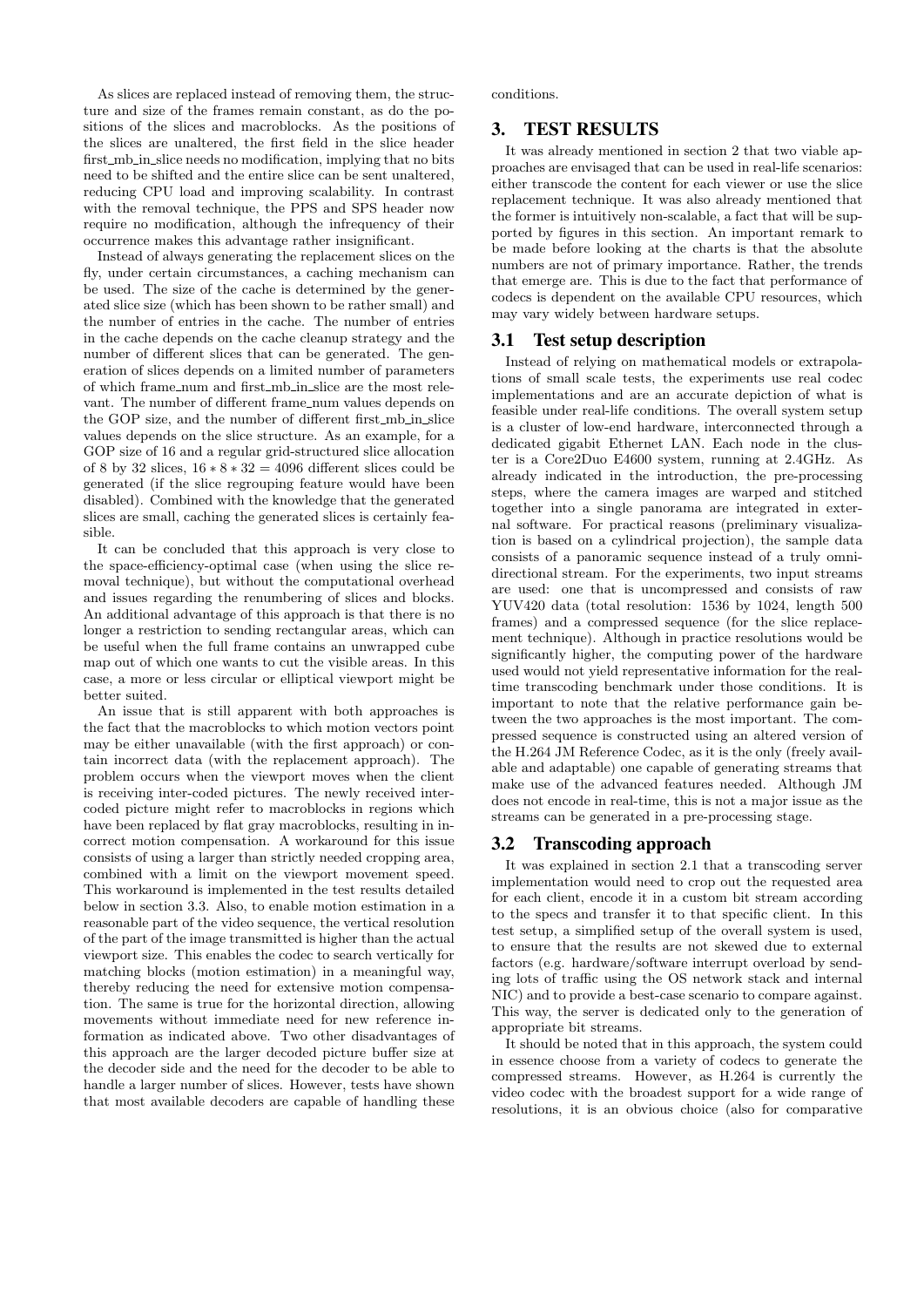

Figure 3: Performance of transcoding approach

reasons). The encoder of the popular x264 project is used (without alterations) for its performance and free availability. Video is stored on the server in uncompressed YUV420 format, so the encoding stage is the most important contributor to overall CPU resource usage. To get the highest performance out of the codec (in terms of frame encoding speed), the 'ultrafast' preset is used. This preset disables most advanced video coding features, including but not limited to: CABAC, B-frames, subpixel motion estimation, weighted prediction, macroblock partitioning, multiple reference frames and the in-loop deblocking filter. Although one could argue that the size of the generated bit streams is a factor larger than optimal, this is not really relevant as network transmission is not considered part of the test setup. On the server, several instances of x264 are concurrently actively cropping and encoding a number of streams. This parallelization can be exploited on multi-core systems, because each instance is running independently of the others. During the test runs, the encoding speed of each instance was recorded. Tests were repeated using an increasing number of parallel encoders, which facilitates the comparison of this transcoding approach to the slice replacement technique afterwards (using an identical number of clients). The tests were repeated for several commonly used resolutions (output video streams in CIF, QCIF and 4CIF) to provide appropriate estimates on the number of parallel encodings possible when targeting a specific device/resolution combination.

The encoders are using a file containing raw YUV420 pixel data as input (entire frames), out of which the requested viewport is cropped for each client (at different time indexes). This process involves a lot of disk seeking, but the only alternative – keeping the data in main memory –, is not feasible for raw video. Solid state disks might alleviate some of the overhead associated with disk seeking, although they suffer from a high economical cost. Another alternative solution to the disk seeking issues might be to use a compressed bit stream as the source video. However, this approach is non-scalable in itself, as an equal ratio of decoders to encoders would be required, due to the fact that clients are looking at the video sequence on distinct time indexes. Combining the decoding with the encoding steps would lead to even worse results than those presented here (in terms of CPU load) and would outweigh any possible advantages over the uncompressed storage scenario with re-

gards to disk seek times. Overall, it should be noted that due to the large size of the raw input source video, scaling the number of clients leads to massive seeking overhead.

One could argue that a true integrated implementation of the above would improve the results, because of the possibility of reusing resources and sharing knowledge. On the other hand, on modern operating systems and hard drives, hard disk caches (in hardware) are already available. As streaming video clients access frames in a consecutive order, a custom cache implementation would not be able to take better decisions. Also, these hardware caches are small compared to the bit stream sizes. The chance for an effective cache hit is significantly lowered, as clients access the video at different time indexes. Regarding the CPU intensive parts, motion estimation data cannot be shared, as the individual encodings use different viewports.

Results of the tests are presented in figure 3. As can be seen, even for small output resolutions, scalability is very poor. This is even more apparent when considering larger viewport sizes. Although this approach is well-suited for parallelization, there is always a practical limit to the number of processing cores that any single machine may contain. For smooth video handling, a frame rate of 25 frames per second is required. This value will be used in benchmarking the optimization against the transcoding approach. Using the hardware described above, the setup is able to support a disappointing 6 clients at QCIF resolution or 4 clients using 4CIF, not taking into account any overhead induced by the network transmission (left out as explained before to create a best-case scenario for that approach).

## 3.3 Slice replacement approach

For the benchmark of this approach, a cluster of thirteen identical nodes is used. One node was used for running the server implementation, the others for the clients. The system is set up in such a way that the server selects the appropriate viewports from the (pre-computed) compressed bit stream. While the overall video sequence is the same for all clients, they each start requesting the video sequence on a distinct time index due to the delay in starting up the required number of processes on twelve machines. There is a communication channel (out of band) between the clients and the server, over which the information about the viewport location and dimension is exchanged. To make the test setup more realistic, the clients continuously move their viewport in a horizontal pattern, forcing the server to make separate selections for each connected client. Network overhead is now included in the frame rate calculations. The latter puts the slice replacement approach in a disadvantaged position, but helps to perform a best/worst case scenario comparison.

The test scenario is repeated using an increasing number of clients, evenly spread over the twelve cluster nodes. During each run, several factors are recorded. These include the frame rate at which the server is able to generate bit streams and the required bit rate for each client. The videos used to benchmark the approach were encoded using a modified version of the reference H.264 encoder. The video was encoded off-line with a grid-structured slice layout of 8 by 64 slices.

We repeated the tests using several resolutions, all the while measuring the performance. For the test cases presented here, the vertical resolution is always set to 512 (re-